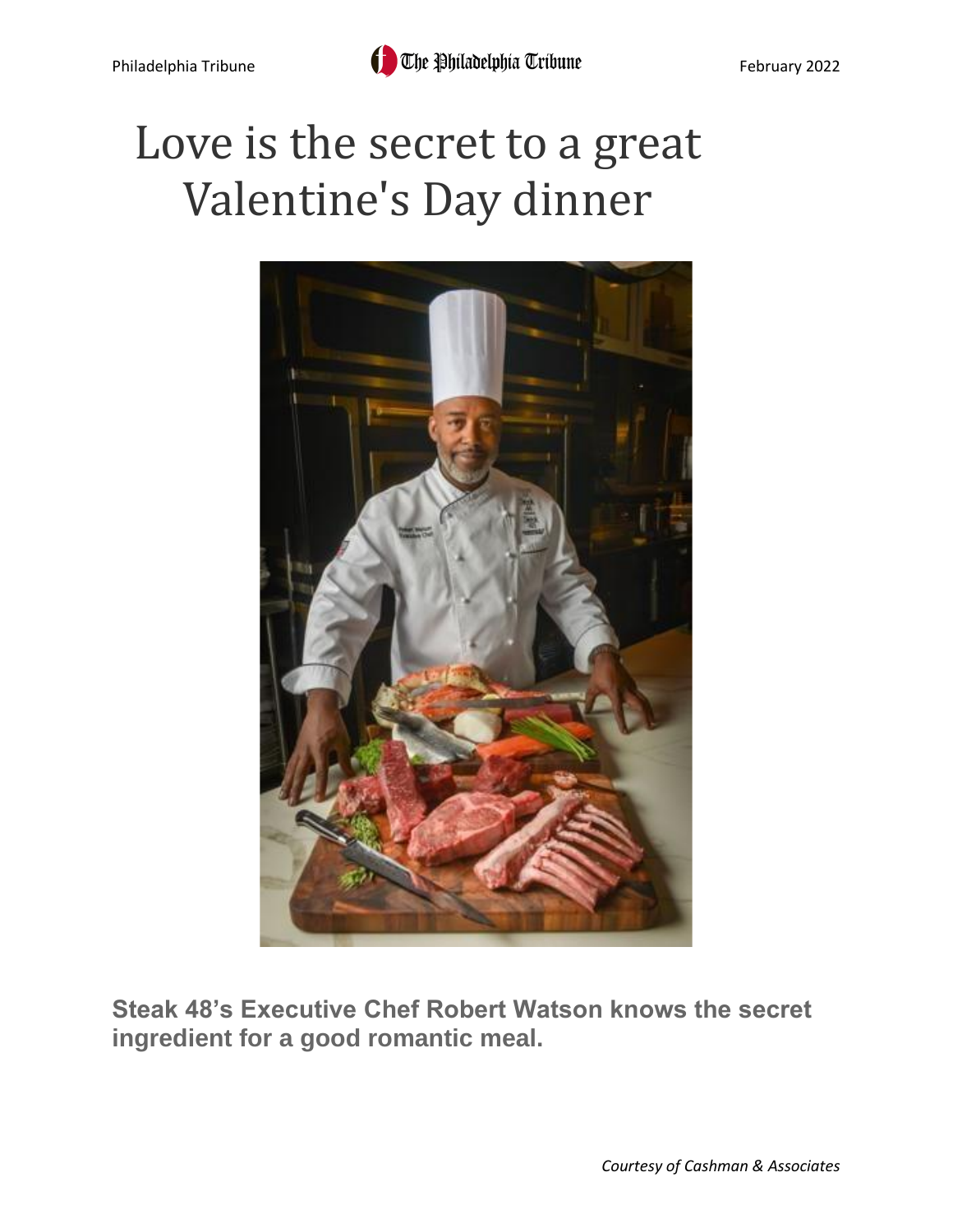# Philadelphia Tribune **Filter and Constructed Applicatelphia Tribune** February 2022



Crabcakes are an easy yet impressive dish to make. —PHOTOS: J. Martin Harris Photography

They say that the way to a man's heart is through his stomach but that's true of most people. Who doesn't love a good meal? That's especially true when it comes to Valentine's Day. Steak 48's Executive Chef Robert Watson knows the secret ingredient for a good romantic meal.

"The love that you have for your spouse, significant other, family and friends, and the care that you put into the meal are important. If the meal is prepared from the heart and soul, it will be romantic," he said.

Watson said food and love go hand in hand because they are both about shared experiences.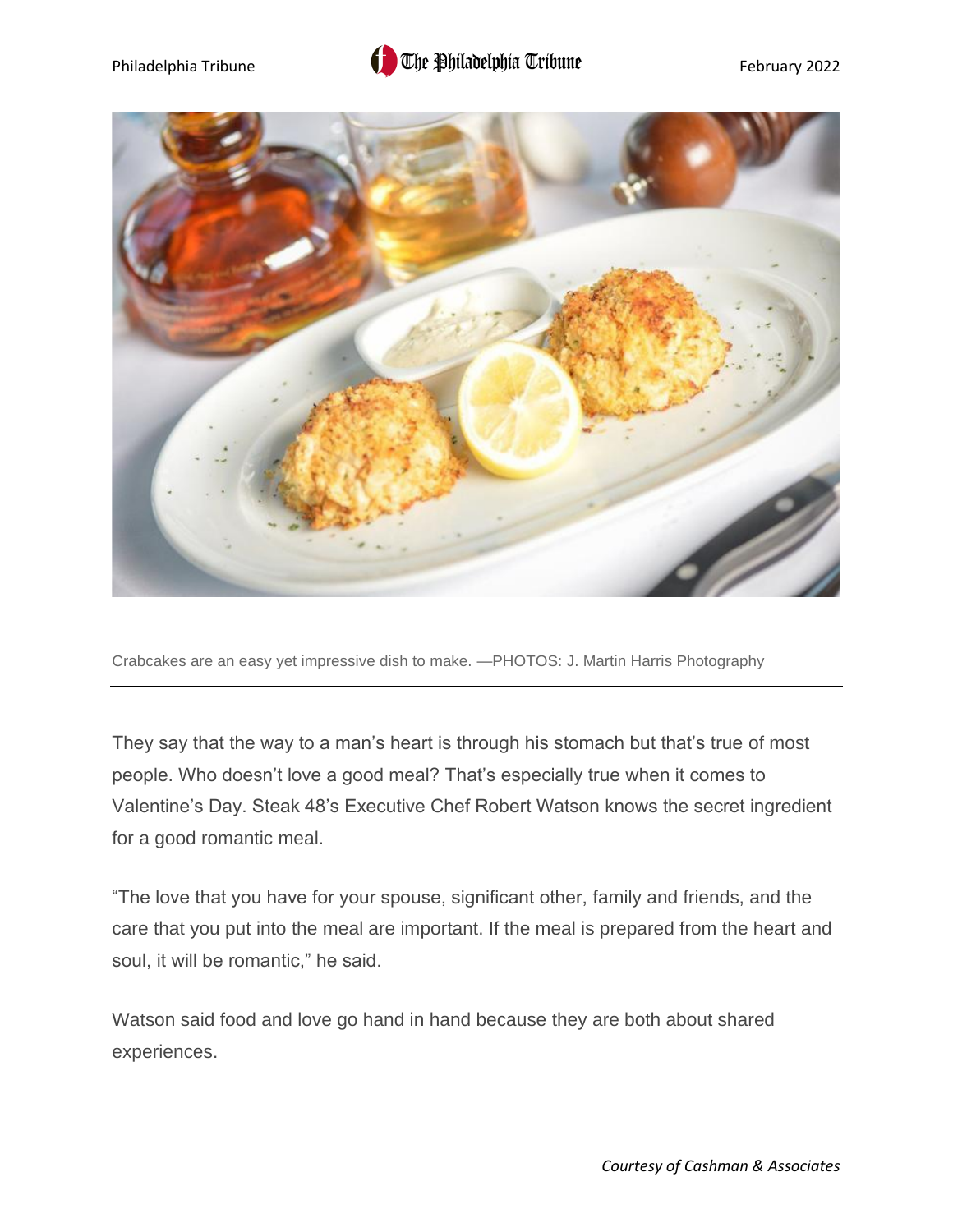"People associate love with food because they remember the wonderful flavors, smells and textures of the delicious things that they've eaten, and they want to share those positive memories with the most important people in their lives," he said.

The veteran chef said a meal doesn't have to be lobster tails and filet mignon to be romantic.

"I believe that all ingredients can be romantic, it just depends on the love that you put into it. Two people can make the same dish and one will taste better than the other and the reason will always be the love and care put into the dish," Watson said.

A good recipe is the best way to start any meal and Chef Watson has a few recipes that are both impressive and easy.

If you are lost when it comes to making things in the kitchen, make reservations at a place like Steak 48. A good meal leaves an impression no matter if you made it at home or get it from a restaurant.

"On Valentine's Day, I'll be heading the kitchen at Steak 48 in Philadelphia to ensure that anyone who comes in for dinner has an unforgettable experience. I'll be taking my wife out the following weekend for a belated celebration, but I'll be sure to make sure she knows just how much I love and appreciate her on Valentine's Day regardless. We'll be celebrating having been together for 25 years!" Watson shared.

## **White Bean with chicken and escarole soup:**

5oz chicken breast or pre-shredded chicken.

- 1 ½ Qts of chicken or bone broth.
- 1 tbsp. olive oil.
- 1 tbsp. salted butter.
- 1 tbsp. of sliced garlic.
- 1 lg. chopped shallot.
- 1 head of fresh escarole washed and chopped.
- 1 sm. bunch of fresh thyme pull off stem and chopped.
- 1 bunch curly parsley chopped no stem if possible.
- Pinch red pepper flakes.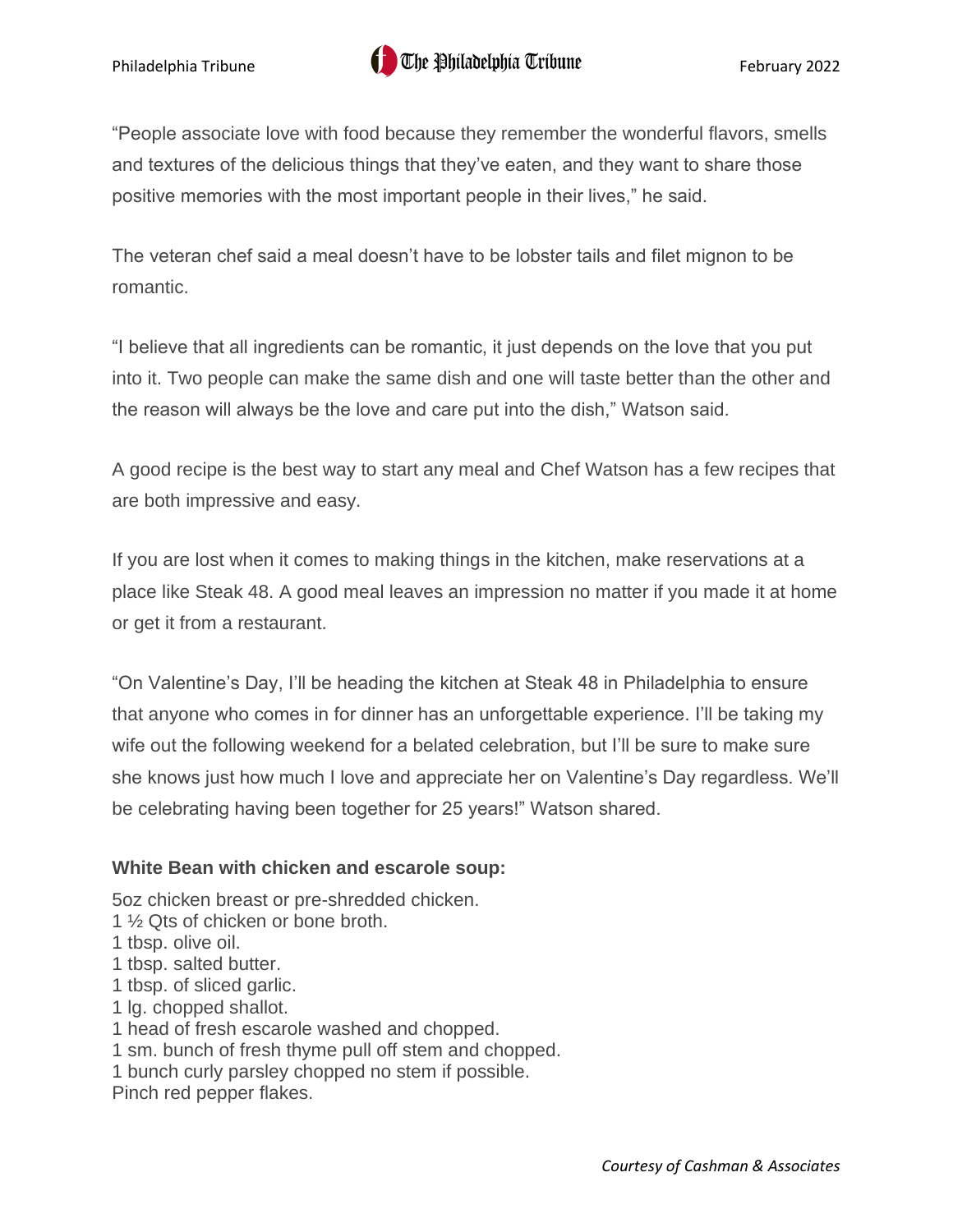1 cup of fresh white beans soaked or 2 cans of washed and strained Cannelloni Beans or lg. white bean.

Slow cook chicken breast in 1qt. chicken stock until tender. Use two forks to shred chicken in separate bowl. In separate pan on med heat add olive oil, butter, fresh thyme, garlic, and shallot, cook until aromatic. Next add chopped escarole sauté until tender. Finish with red pepper flakes, salt, and pepper to taste. Combine cooked escarole and herbs to simmering pot of chicken broth and shredded chicken, add beans and remaining chicken broth; let simmer for taste and flavor. Salt pepper to taste.

# **Crab cake with citrus aioli**

1 lb. of lump crabmeat drained.

{open can (leaving lid on) lay can upside down on plate to allow it to drain- 30min.} **Ingredients** 

2 small diced yellow onion.

2 small diced red pepper.

 $\frac{1}{2}$  tsp of butter.

1 egg

1 tsp. stone ground mustard

1 tsp. minced curly parsley

½ cup of toasted breadcrumbs or toasted panko

2 tbsp. of mayonnaise

1 tsp. of old bay or favorite seafood spice

Pinch of salt and pepper to taste

1 lined baking pan

Sauté yellow onions and diced red pepper in pan on medium heat till translucent (about 3 min). In med size bowl combine mustard, mayo, egg, parsley, salt, pepper, and spice then mix. Once combined gently add crab meat being cautious not to break up lump crab too much. Fold in two tbsp of toasted breadcrumbs. Divide mix to make 4 crab cakes by gently patting between palms of hands, next place on baked sheet. Right before baking top with remaining breadcrumbs. If you like a dryer crab cake add more when mixing.

Bake for 12 to 15 min eternal temp of 145.

## **Citrus aioli**

2 lg eggs room temp ½ cup grapeseed oil or olive oil 2 tbsp. fresh squeezed orange juice  $\frac{1}{2}$  tsp. orange zest Salt & pepper to taste Whisk in bowl and hold in refrigerator until ready.

## **Harvest Salad**

Small head cauliflower rough chopped Olive oil & butter Salt & Pepper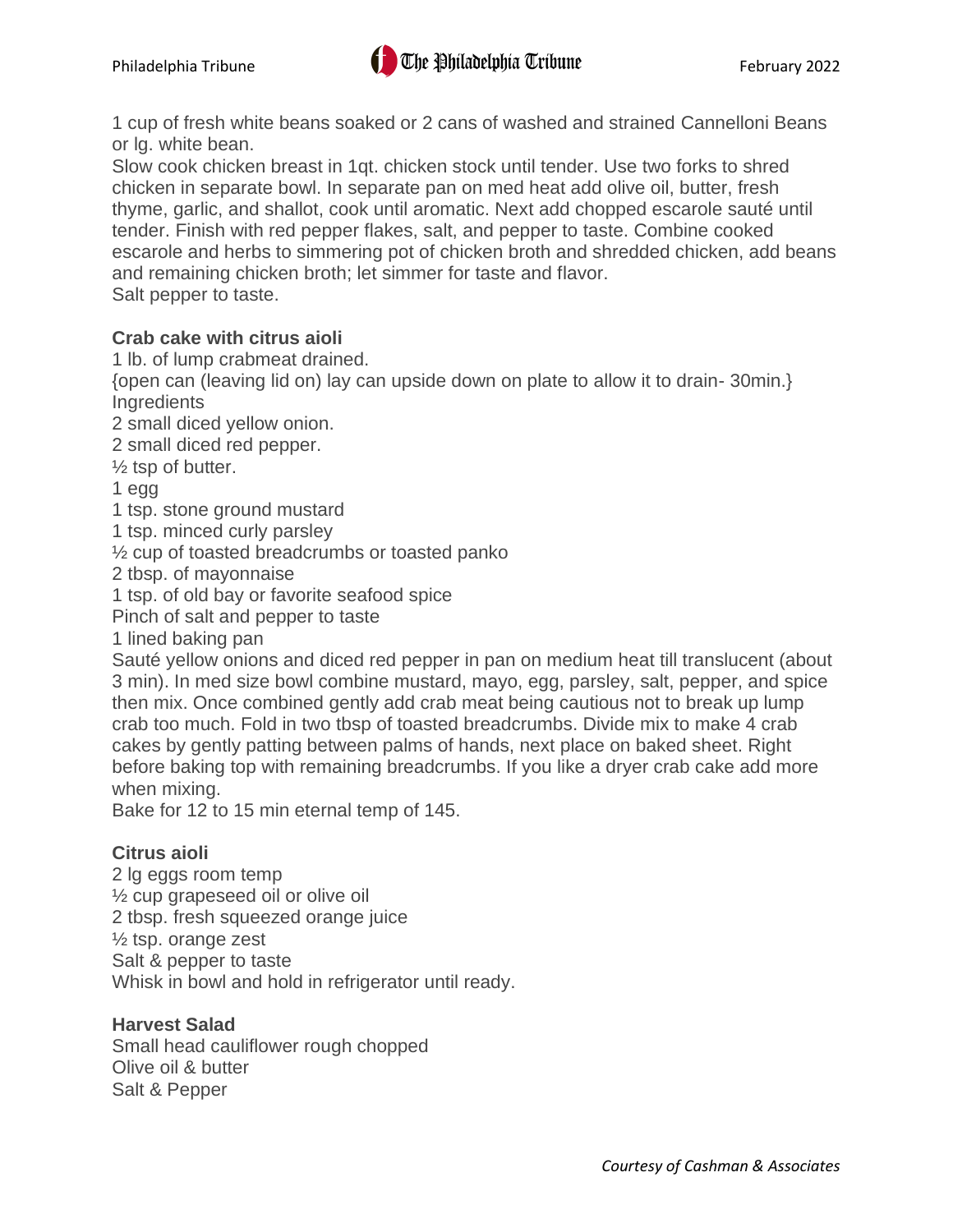1 tsp. Fresh Minced garlic Shake of Turmeric spice Shake of granulated onion ½ Red onion med sliced Sm. can of artichoke hearts Sm. can heart of palm (drained) 4/5 Brussel sprouts  $\frac{1}{2}$  cup of pine nuts ½ cup balsamic vinegar ¼ cup sugar First turn oven on to 350 degrees

Toss cauliflower, red onion, drained artichoke hearts, olive oil, minced garlic turmeric, and granulated onion. Place on lined small baking pan and roast until cauliflower tender. Once tender, remove from oven and strain liquid from pan. Turn on broil setting and char vegetables to add a little color. Hold until ready to make salad. Cut bottom stem from Brussel sprouts so you only have leaves, toss in olive oil very lightly. Doing the same in separate dish with pine nuts {if you like a little heat you can give it a dash of siracha at this time or favorite spice} use foil lined baking sheet and place pine nuts on one side and Brussel sprouts leaves on the other. Roast until both finished sprouts having a crisp to them and nuts toasted. Slice hearts of palm and when ready to enjoy salad add to bowl when tossing.

# **Balsamic reduction**

In a small saucepan on med low heat add vinegar and sugar. {To add a little bit more flavor, toss in a few fresh raspberries while reducing.} Once done you will have a syrup consistency, hold at room temperature until ready.

# **Crusted lamb loin**

- 2 boneless lamb loins 8/10 oz
- 2 tbsp. of Dijon mustard
- 2 tbsp. of honey
- 1 tbsp. flat leaf chopped parsley {Italian parsley}
- 1 tsp. of chopped fresh rosemary
- 2 cloves of minced garlic
- 2 tbsp. of olive oil
- 1 tbs. salted butter
- Kosher salt a fresh ground pepper

1 cup of bread crumb panko bread crumb or small croutons all depends on desired look. Turn oven to 375 while oven is getting hot use cast iron pan or large pan on med high add oil and butter chopped rosemary garlic sauté until fragrant. Season dried lamb loins with salt and pepper and sear loins turning once for about two/three minutes on two sides transfer to a foiled baking sheet, let rest. Take honey and mustard and mix, once combined, top loins with glaze finish with crust of choice and roast. Let rest for about 6/8 min before slicing.

Internal temperatures Medium rare-125/130